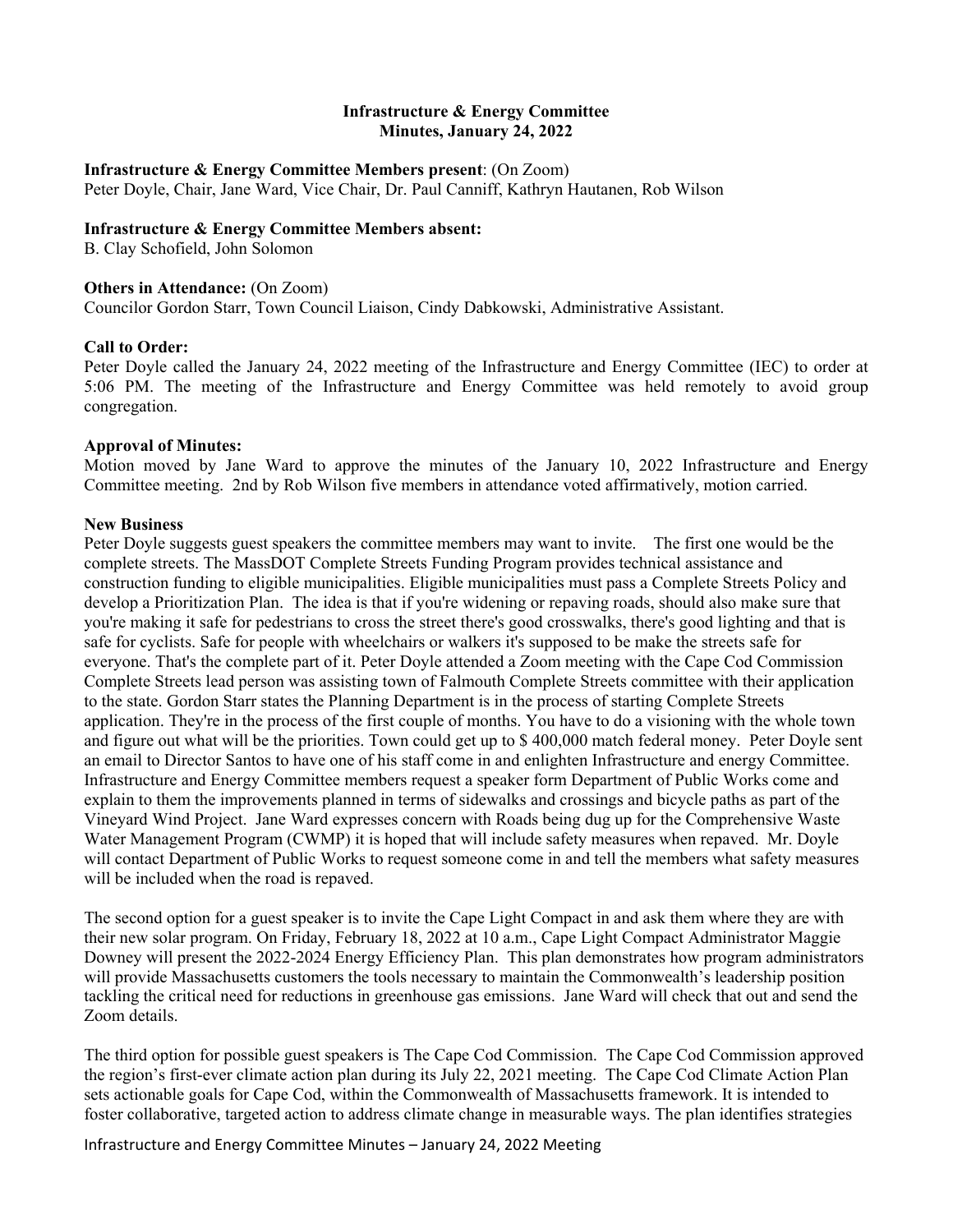and actions the region can take to mitigate the Cape's contributions to climate change and adapt to its impacts. It would be interesting to hear what their perspective is for the whole region.

Peter Doyle suggests to the committee it would be interesting to take a tour of the Yarmouth transfer station to see what they do over there.

## Videotaped Infrastructure and Energy Committee Meetings

Infrastructure and Energy Committee meetings can be videotaped - in the same format as Town Council Meetings. Does the committee want to do this? Something members should think about. There are two sides to it. One is that we don't get our message out because nobody knows what we met about. Committee members ask how much data there is to find out how many are watching the videotaped meetings.

## **Old Business**

Peter Doyle would like to assign tasks to each member. Thought is that each member could follow an issue of interest to the Infrastructure and Energy Committee and report on the status to the full committee.

### Massachusetts Bottle Bill – Jane Ward

Massachusetts Bottle Bill is a container-deposit legislation dealing with recycling in the United States that originally passed in the state of Massachusetts in 1982 as the Beverage Container Recovery Law. Massachusetts had the lowest recycling rate in all the years of the program in 2020. The proposal to go up to a dime has worked in many other states that have similar bills. And to cover all the numerous new types of containers for all the new drinks we can purchase is a good idea. Jane Ward will follow the MA Bottle Bill and at whatever crucial point committee thought was necessary make a proposal to the Town Council.

## Chatham Net Zero - Kathryn Hautanen

One of Chatham's projects has been a bylaw requiring all new municipal buildings include a net-zero option in initial plans. Peter Doyle asks for a volunteer to follow and report progress to the Infrastructure and Energy Committee.

# Native Plant bylaw –

Somerville has passed a native planting ordinance that establishes minimum requirements for native plants and trees to be planted in city-owned parks, open spaces and streets. Does the Infrastructure and Energy Committee want to send a message to the town Council supporting a native plant by law for the Town of Barnstable? Committee could write out an ordinance, Gordon Starr could send to legal department for review. Gordon Star suggests a check in with the Town of Barnstable Structures and Grounds Division to see if this policy already in place. Peter Doyle will contact Department of Public Works to find out if this is already in place.

#### Sustainability Position

Gordon Starr sent letter of recommendation to the President and Vice President to the Town Council. This is an ongoing discussion. Gordon Starr will look into the next steps and report back to the committee.

#### Recycling Subcommittee,

Subcommittee would like to provide people with a starter kit for collecting food waste at home. The Transfer Station has some plastic totes. Would like to give people some compostable bag liners to make the process an easier and cleaner. Draft recycling area signage to assist people with recycling and composting food waste. Subcommittee wants to add something about food waste collection on the web page.

Peter Doyle continues to work on a "What Can I Do section to add the toe Infrastructure and Energy Committee web page. Everyone can help limit climate change. From the way we travel, to the electricity we use and the food we eat, we can make a difference. Peter Doyle suggests starting with list of reference books such as Drawdown: The Most Comprehensive Plan Ever Proposed to Reverse Global Warming Paperback – April 18, 2017 and